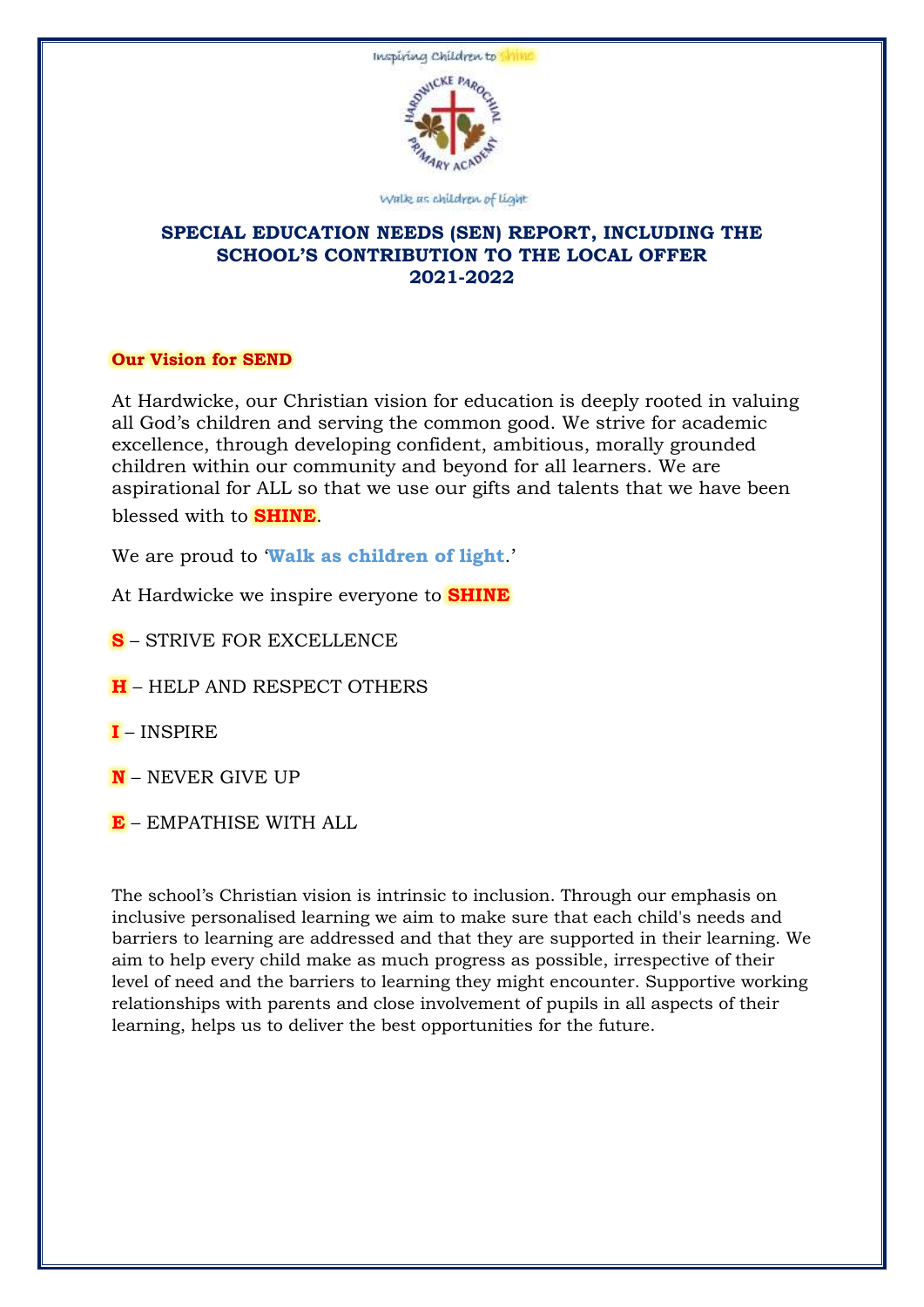## **What do we mean by SEND?**

The Special Educational Needs and Disability (SEND) Code of Practice: for 0 – 25 years (2014) states that:

A child or young person has Special Educational Needs (SEN) if they have a learning difficulty or disability which calls for special educational provision to be made for them. A child of compulsory school age or a young person has a learning difficulty or disability if they:

- a) have a significantly greater difficulty in learning than the majority of others of the same age; or
- b) have a disability which prevents or hinders them from making use of educational facilities of a kind generally provided for others of the same age in mainstream schools

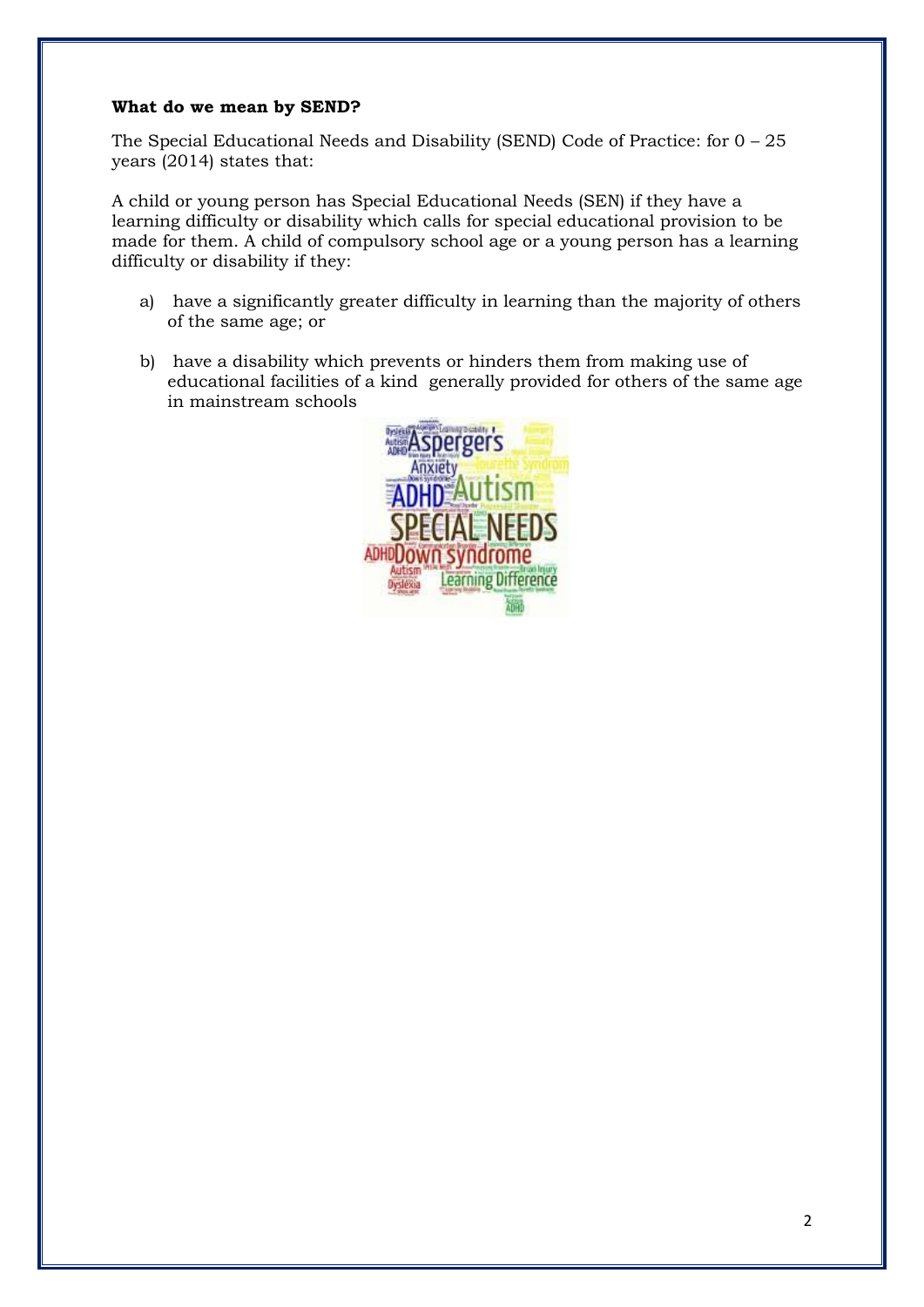#### **IDENTIFICATION**

#### **How does our school know/identify Special Educational Needs (SEND)?**

At Hardwicke Parochial Academy, we believe that children's special educational needs fit broadly into four categories: communication and interaction, cognition and learning, social, emotional and mental health, physical and sensory. To identify pupils with additional needs we use the following map to support:



# can they raise concerns?

A follow up meeting Parents should between the Class Where possible, the Teacher and SENDCo discuss their concerns SENDCo should meet with the Class will then take place to with the parents to Teacher. develop a plan for the discuss needs. child. The child will be Appropriate support

involved in setting their own targets so their voices are heard.

in place, after a discussion with the Head Teacher.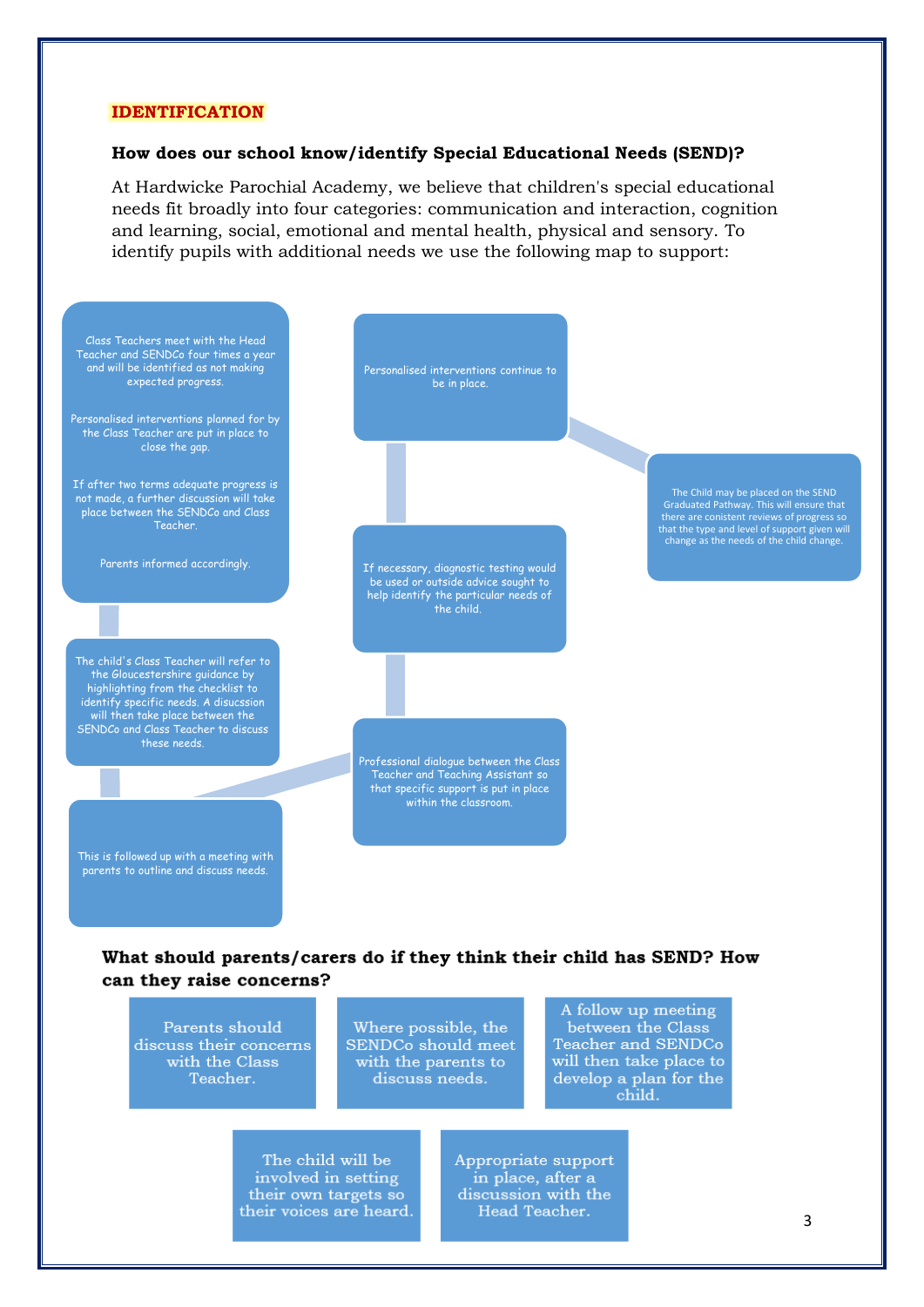# **How will our school include parents and students in planning support?**

Regular communication between parents and Class Teacher will take place. Twice yearly formal parents' evenings to discuss progress and achievement.

Class Teachers to meet with the children to develop a 'My Profile'. The pupil's voice is heard and their views taken into account in target setting.

Additional 'structured conversations' meetings will be arranged in addition to parent's evening. This is an opportunity for the Class Teacher and SENDCo to discuss the needs of the child in more detail with the parent.

Students are encouraged to be self-evaluative after the intervention programme.

Parents are expected to support their child with their intervention targets at home so that they will have the maximum impact on their progress in school.

Parents are encouraged to discuss the impact of the intervention with their children at the end of the assessment window.

#### **TEACHING AND SUPPORT**

### **How will our school teach and support pupils with SEND?**

*For pupils without an Education Health Care Plan (EHCP)*

| <b>Access to quality</b><br>first teaching as<br>part of whole class.           | Matched learning<br>across the<br>curriculum.                 | Personalised<br>intervention<br>support to address<br>individual needs.                |
|---------------------------------------------------------------------------------|---------------------------------------------------------------|----------------------------------------------------------------------------------------|
| In-class support<br>from TA/Class<br>Teacher, as<br>supported by the<br>SENDCo. | Teaching is<br><b>Dyslexic friendly</b><br>across the school. | Specialist and fully<br>trained Teaching<br>Assistants to<br>deliver<br>interventions. |

## *For pupils with an Education Health Care Plans (EHCP)*

Further advice and support will be sought from outside agencies such as Educational Psychologists, Advisory teachers, speech therapists and GPs.

Individual targets set to vidual targets set to <br>address needs. 1:2:1 support.

SENDCo to liase with outside agencies to ensure that the needs of the EHCPlan are being met within the classroom.

The support outlined in the child's EHCPlan will be supported within school and the correct provision in place to ensure each child meets the targets outline on the plan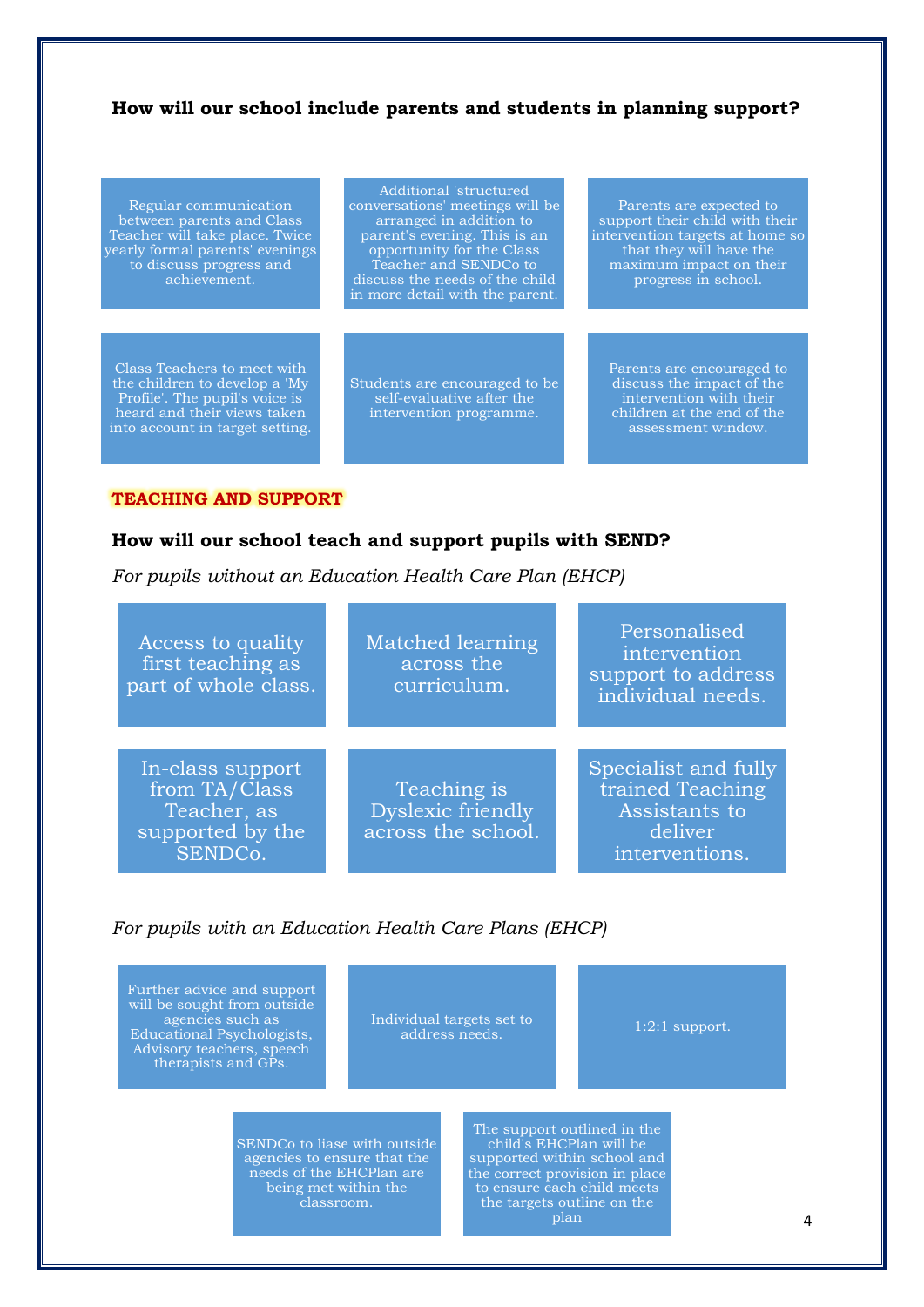# **How does our school plan the support? How are our resources allocated and matched to needs?**

| Support is planned through a<br>discussion between the<br>SENDCo and Head Teacher.           | Support is planned against<br>the needs and targets set out<br>in the My Plan, $My$ Plan + and<br>EHC Plan. | Individual targets are set and<br>support allocated to cary out<br>interventions.                                                   |
|----------------------------------------------------------------------------------------------|-------------------------------------------------------------------------------------------------------------|-------------------------------------------------------------------------------------------------------------------------------------|
| Advice and support materials<br>from support services/outside<br>agencies where appropriate. | Budgets are used to provide<br>TA support/resources.                                                        | The SENDCo will identify the<br>Teaching Assistant to best<br>deliver an intervention so that<br>it can have the maximum<br>impact. |
|                                                                                              | Progress and misconceptions<br>are picked up and addressed<br>through detailed notes from                   |                                                                                                                                     |

an intervention, per session. Support is provided from the Class Teacher and SENDCo.

## **How is the decision made about the support your child will receive?**

|                                                                     | Head Teacher/SENDCo and<br>Class Teacher will discuss<br>the EHC plan along with<br>any outside agencies and<br>decide on the appropriate<br>support for each individual. | Support<br>arrangements will be<br>discussed with<br>parents. |                                                                                                         |  |
|---------------------------------------------------------------------|---------------------------------------------------------------------------------------------------------------------------------------------------------------------------|---------------------------------------------------------------|---------------------------------------------------------------------------------------------------------|--|
| Casework team<br>allocate hours and<br>set targets for EHC<br>Plan. | My Plan's and My<br>Plan +'s will be<br>reviewed every 9<br>weeks to ensure that<br>the child's needs are<br>fully met                                                    |                                                               | Feedback from outside<br>agencies (Educational<br>Psychologists, Speech<br>and Language, Nurses<br>etc) |  |

#### **Who will be working with your child?**

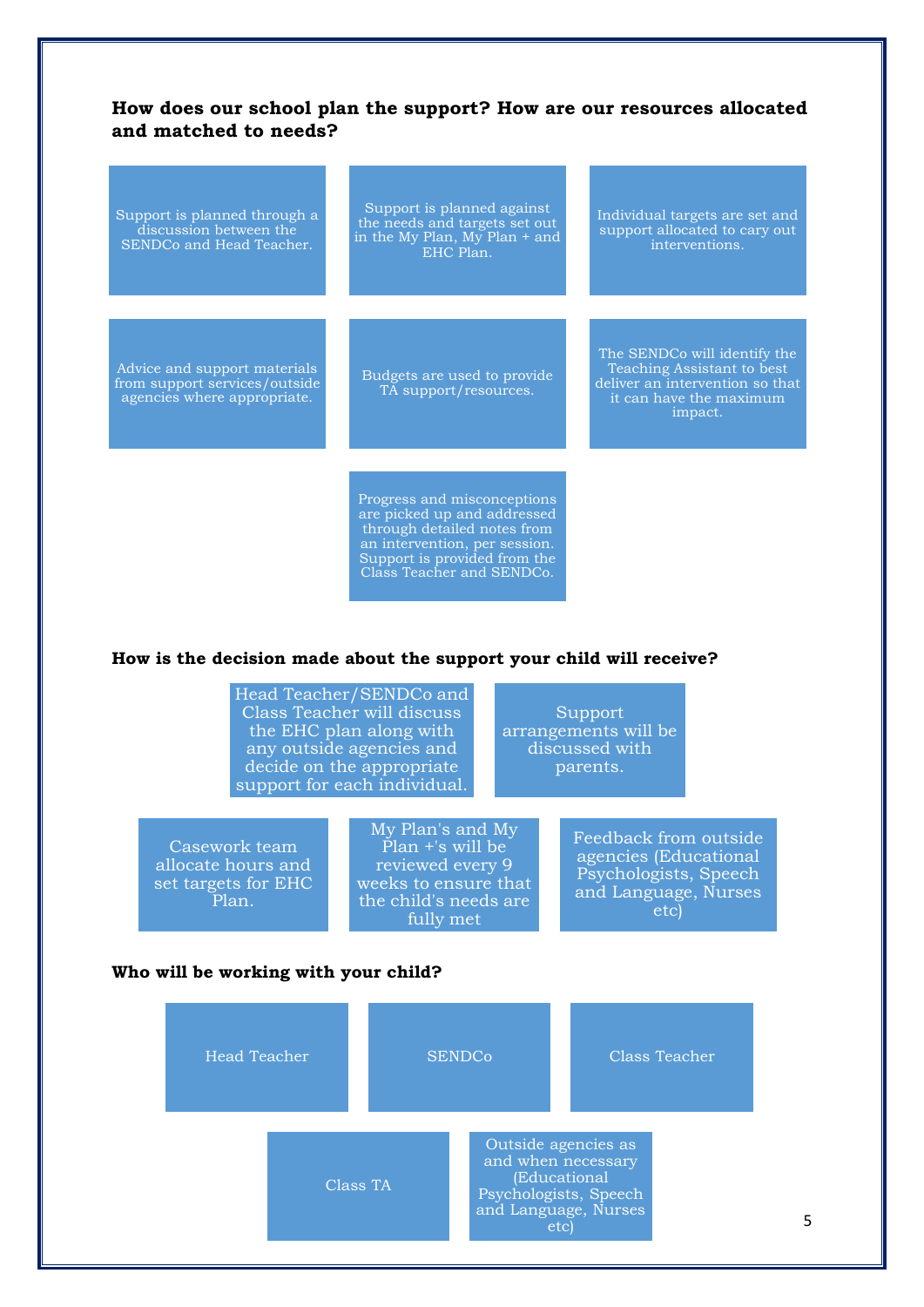#### **What role will the child's teacher play?**

Your child's class Teacher is ultimately responsible for meeting your child's needs and ensuring your child makes good progress.

The Class Teacher will discuss your child's needs with the classroom Teaching Assistant to ensure the support identified is provided by all members of staff.

Class Teacher will discuss the EHC plan with SENCo and outline how support will be allocated.

Class Teacher will monitor progress and change activities as and when necessary.

Class Teacher will liaise with parents, keeping them informed with progress and any areas of concern.

The Class Teacher will also raise any concerns with the SENDCo or Head Teacher.

## **PROGRESS AND EFFECTIVENESS**

At Hardwicke Parochial Primary Academy, we ensure all with Special Educational Needs are met through great classroom practice. This is called Quality First Teaching. In addition to this, we use a graduated approach, called 'Assess, Plan, Do and Review'.



#### REVIEW

•Evaluate the impact of the strategies put into place to achieve the targets set.

- •Use of school's tracking system, and formal assessments every 9 weeks.
- •Annual review meeting with parents, class teacher, SENDCo and outside agencies to discuss needs, progress and next steps.
- •Children to feedback on their own progress, and views of support put into place.

#### PLAN

•Individual Targets Set to met the needs of the individual- appropriate challenge and aspirational outcomes

- •Individual children to be involved in discussing their targets and their progress.
- •Discussions between the Class Teacher and child to contribute towards a 'My Profile'.

## DO

- •Identify strategies to best achieve the outcome
- •Time given to allow strategies to take effect.
- •Gather evidence to support, progress towards the outcome.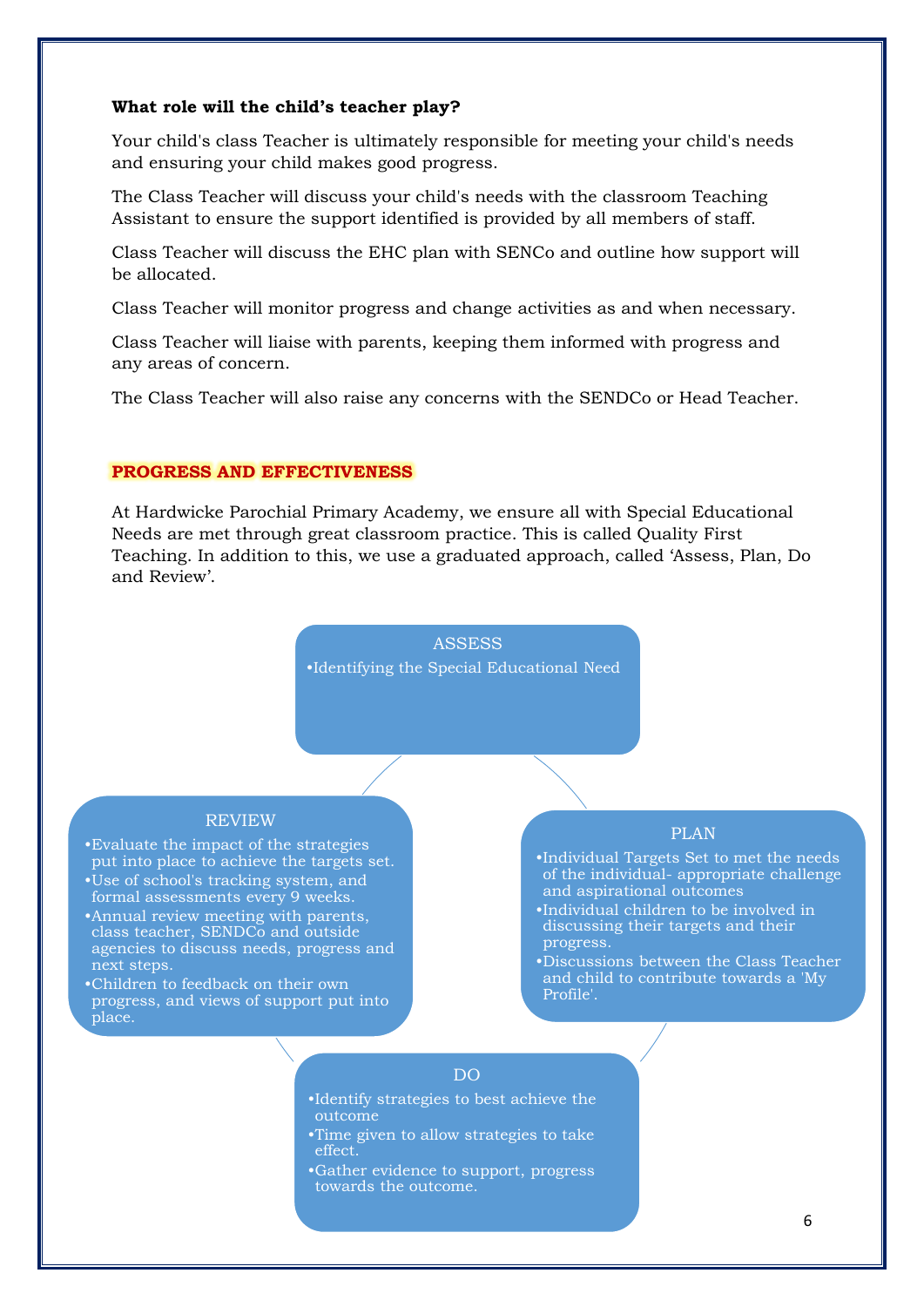| <b>EXPERTISE</b>                                                                                                                                                                                                                        |                                                                                                                                                                                                                                                                                                                                                                                                                                          |
|-----------------------------------------------------------------------------------------------------------------------------------------------------------------------------------------------------------------------------------------|------------------------------------------------------------------------------------------------------------------------------------------------------------------------------------------------------------------------------------------------------------------------------------------------------------------------------------------------------------------------------------------------------------------------------------------|
| Training of staff                                                                                                                                                                                                                       | •SENDCo attends regular cluster meeting to update knowledge and to keep up<br>to date with good practice.<br>•SENDCo holds the National Award for Special Educational Needs at<br>Postgraduate level.<br>•SENDCo is provided with regular support from Head Teacher.<br>•Teachers and TAs attend relevant training courses.<br>•Specialised training to meet the needs of an EHCPlan.                                                    |
| List areas of expertise                                                                                                                                                                                                                 | • Specialised training for specific medical conditions. (Epi-pen and diabetes<br>training).<br>.Support from outside agencies for supporting children with hearing and Visual<br>impairments.                                                                                                                                                                                                                                            |
| What intervention<br>programmes does our<br>school run for children<br>with SEND and how are<br>they delivered?                                                                                                                         | • Reading and spelling supported by phonics programme<br>•Reading and spelling supported by use of Dancing Bears, Bearing Away,<br>Apples and Pears and Bear Necessities, Nessy<br>•Close-the-Gap individualised support<br>•Circle time/Social skills groups<br>•Touch typing<br>•Catch Up Maths                                                                                                                                        |
| What teaching strategies<br>does our school use for<br>children with learning<br>difficulties including:<br>autistic spectrum disorder,<br>hearing impairment, visual<br>impairment, speech and<br>language difficulties,<br>dyslexia   | • Advice and support from GP, Paediatrician, ATS Service.<br>•Individual needs met through individual/small group work.<br>• Additional TA support if appropriate.<br>.Teaching strategies will include individual time tables, appropriate positioning,<br>use of visual cards and IWB, writing slopes and spelling cards, alphabet and<br>sound mats, high frequency word cards, number lines 100 number square,<br>coloured overlays. |
| What support does our<br>school put in place for<br>children and young people<br>who find it difficult to<br>conform to normal<br>behavioural expectations<br>and how do we support<br>children and young people<br>to avoid exclusion? | . Whole school behaviour policy<br>•Individual reward cards and systems (home-school diaries)<br>•Reward for playtime and lunchtime<br>•Celebration assemblies<br>•House points<br>• Encouragement of the 'Emotion Coaching' approach<br>•Learning Mentor and Learning Counsellor                                                                                                                                                        |

# **WORKING TOGETHER WITH PARENTS AND CARERS**

At Hardwicke Parochial Primary Academy, we believe that it is vital for the school and parents/carers to develop an open and supportive working relationship. Parents/Carers, hold key information and the work of schools and professionals can be more effective when they are involved. We feel it is important to take into the account is taken of their wishes, feelings and perspectives on their children's development. This is even more important when a child has special educational needs. Through working together effectively, we can create a shared view of the child's needs and find the best ways of supporting them.

| The Class Teacher is<br>responsible for keeping in<br>touch with the parents<br>through informal discussions<br>and through parents'<br>evenings.                                                                      | Meeting with the Head<br>Teacher and SENDCo can be<br>arranged on request.                                                                                                             | For Pupils with a MyPlan+, the<br>SENDC <sub>o</sub> will meet with<br>parents/carers every 12-15<br>weeks.        |  |
|------------------------------------------------------------------------------------------------------------------------------------------------------------------------------------------------------------------------|----------------------------------------------------------------------------------------------------------------------------------------------------------------------------------------|--------------------------------------------------------------------------------------------------------------------|--|
| MyPlans are adjusted as and<br>when according to progress to<br>the targets set, but at least 4<br>times a year. Parents/Carers<br>should work together to create<br>new targets, including the<br>voice of the child. | For 2020, the SENDCo aims to<br>create an SEN Parent forum.<br>This will be an opportunity for<br>parents to feedback views of<br>SEN support as well as<br>develop a support network. | We offer additional support to<br>families through a Family<br>Support Advisor who is based<br>on the school site. |  |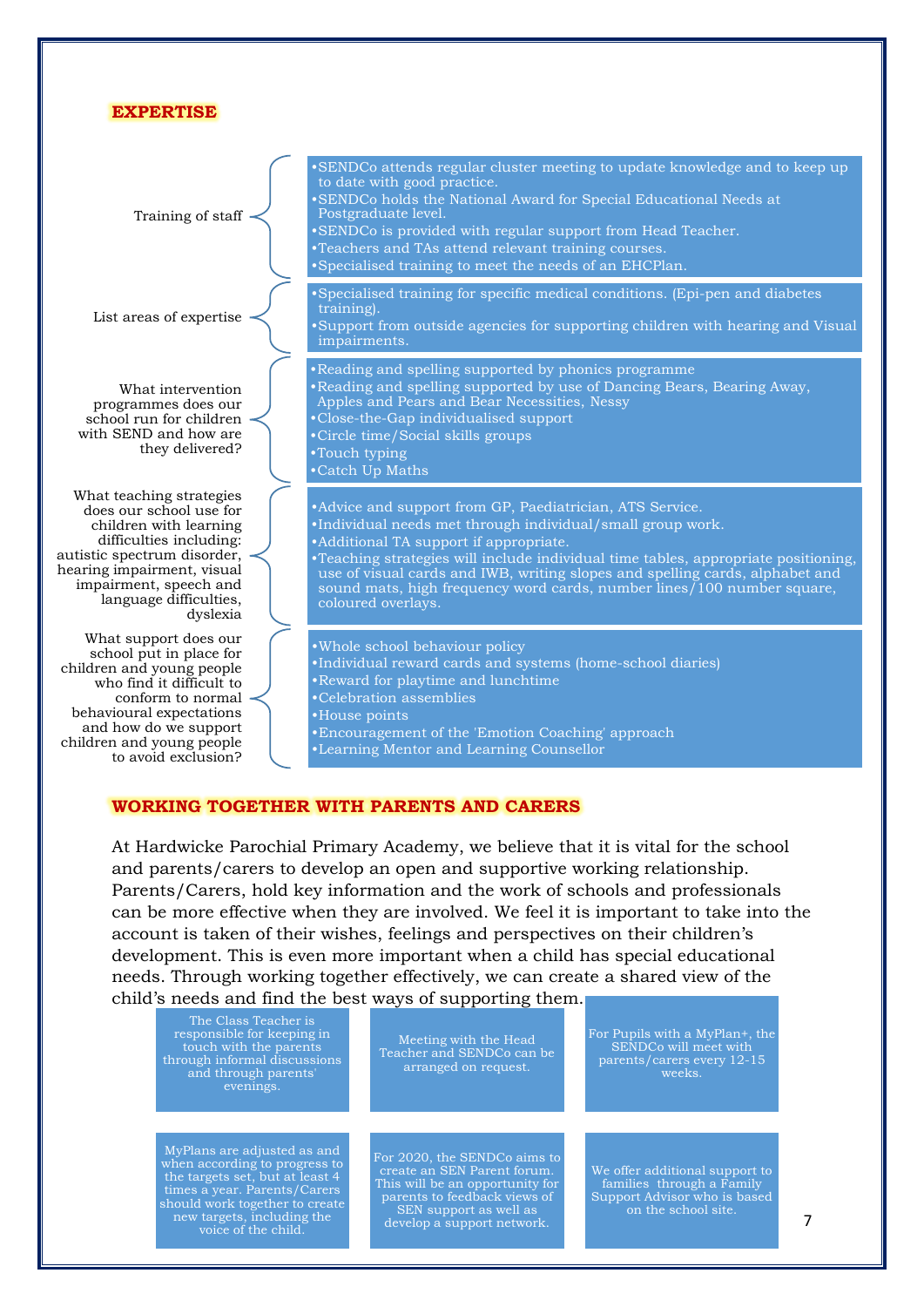# **PUPIL VOICE**

## **Who will explain and discuss this with young people?**

- The Class Teacher or Teaching Assistant will discuss the targets with the individual children.
- The SENDCo may also discuss the targets with the children through pupil conferencing.

## **How will our school involve young people with SEND in their education?**

- Children will be involved in discussing their targets and their progress across all Key Stages.
- Children are encouraged to recognise when they have achieved their targets.
- Children's views will be sought before any review meetings, if appropriate. This is through the use of a My Profile.

## **How do we assess and evaluate the provision we have arranged for your child?**

- Targets are reviewed using results of assessments and through discussions with Class Teacher, TAs and the individual children.
- Outcomes are recorded and progress is monitored every 9 weeks.



## **OTHER SERVICES**

We work with a range of external services to provide support for our pupils. These include:

| <b>GP</b>                                          | School nurse                                                       | Education<br>Psychologist |                                  |
|----------------------------------------------------|--------------------------------------------------------------------|---------------------------|----------------------------------|
| Occupational<br><b>Health Team</b>                 | Advisory<br>Teaching<br>service                                    | PCSO's                    | Community<br>social worker       |
| Local charities<br>e.g. 'Hammer<br>Out' 'Mermaids' | <b>CYPS</b><br>(Children's and<br>Young People's<br>Mental Health) | <b>Early Help</b>         | Family<br>Information<br>Service |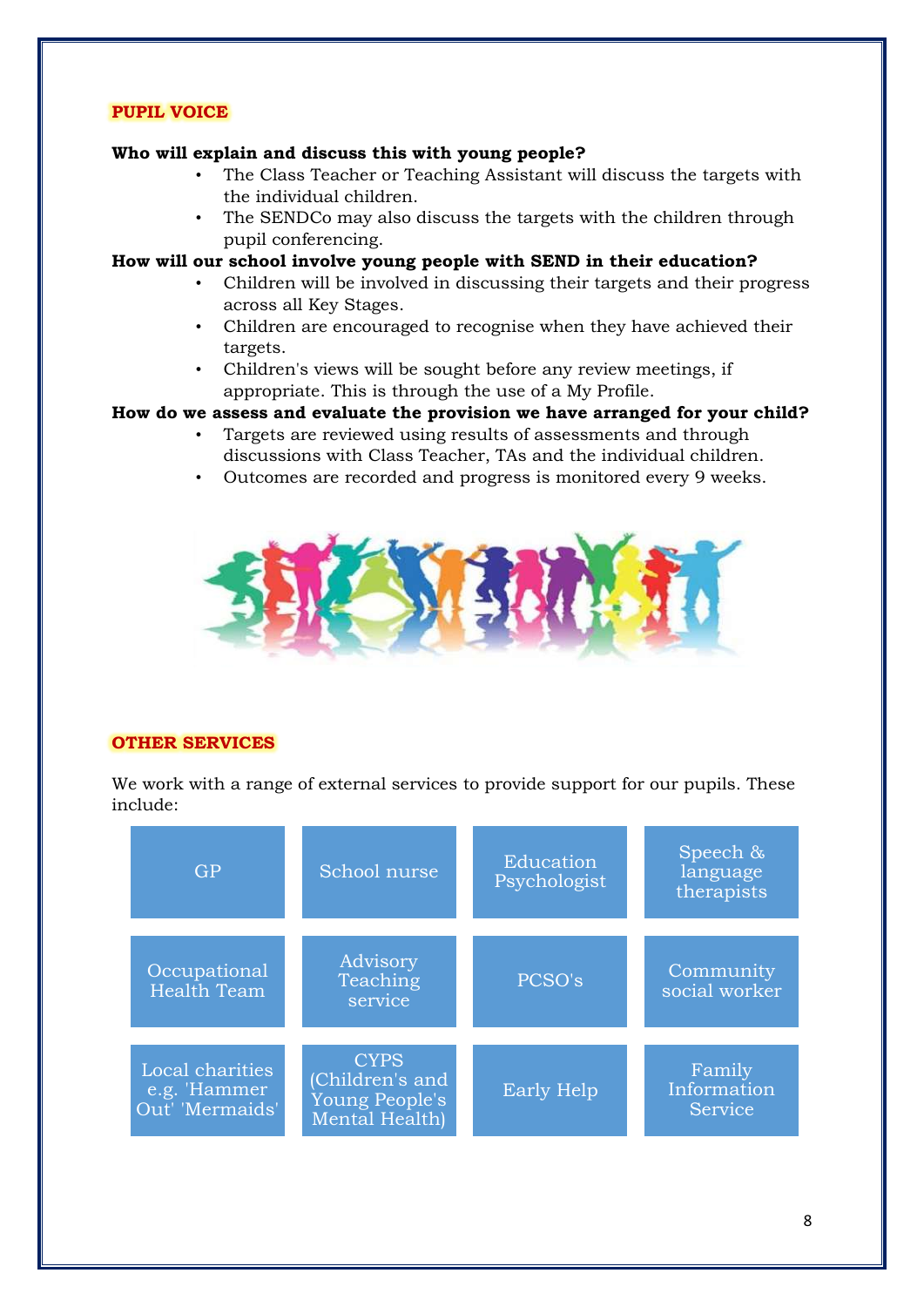## **OTHER SUPPORT**

How do we prepare our school to welcome and support SEND pupils and how do we arrange and support a transfer to another school?

- •Please see our school website for admissions arrangments. If parents are suspicious of any special educational need, the school strongly encourages the parents to contact the school directly so that a meeting can be put in place to discuss this.
- •Strong links with our on-site Pre-School setting.
- •Meet Class Teacher and SENDCo to discuss any new needs arising from meetings and discussions.
- •Meetings are held with agencies and parents/carers prior to starting school, if possible.
- •New schools are involved in the review process and help to set new targets for their new setting.

## How do we prepare our pupils for adult life?

- •All children are taught the necessary skills to become independent learners and to work both as individuals as well as members of a team.
- •Sex Education for Year 6 children.
- •School council team.
- •Worship team monitoring and leading in the prayer life of the school.
- •Cycling proficiency.
- •Buddy time. Year 6's to support and 'buddy' with a Reception child.
- •Sports and Play Leaders
- •Relationships topics taught from Reception to Year 5 in PSHE.

## What resources and equipment do we provide for children with SEND?

- •Appropriate resources and equipment will be provided following assessment of individual need.
- •Specific training is also provided, where appropriate.
- •Special arrangements for exams is provided for individuals, in line with the national guidlines following a discussion between the Class Teacher and Head Teacher.

# What arrangements are in place with other schools/educational providers when our SEND pupils transfer?

- •Liaison with pre-school settings before children start school (By Reception Teacher).
- •Communication with secondary school transfer, through visits and discussions with staff (SENDCo's from Secondary school settings).
- •Year 6 children attend secondary school visit during the end of the summer term.
- •Individual pupils suported when visiting secondary school.

# How accessible is our school to pupils with SEND?

- •The school site is accessible for children with wheelchairs and there is a disabled access toilet and care suite.
- •Personal Evacuation Plan's in place for those children with a disability.